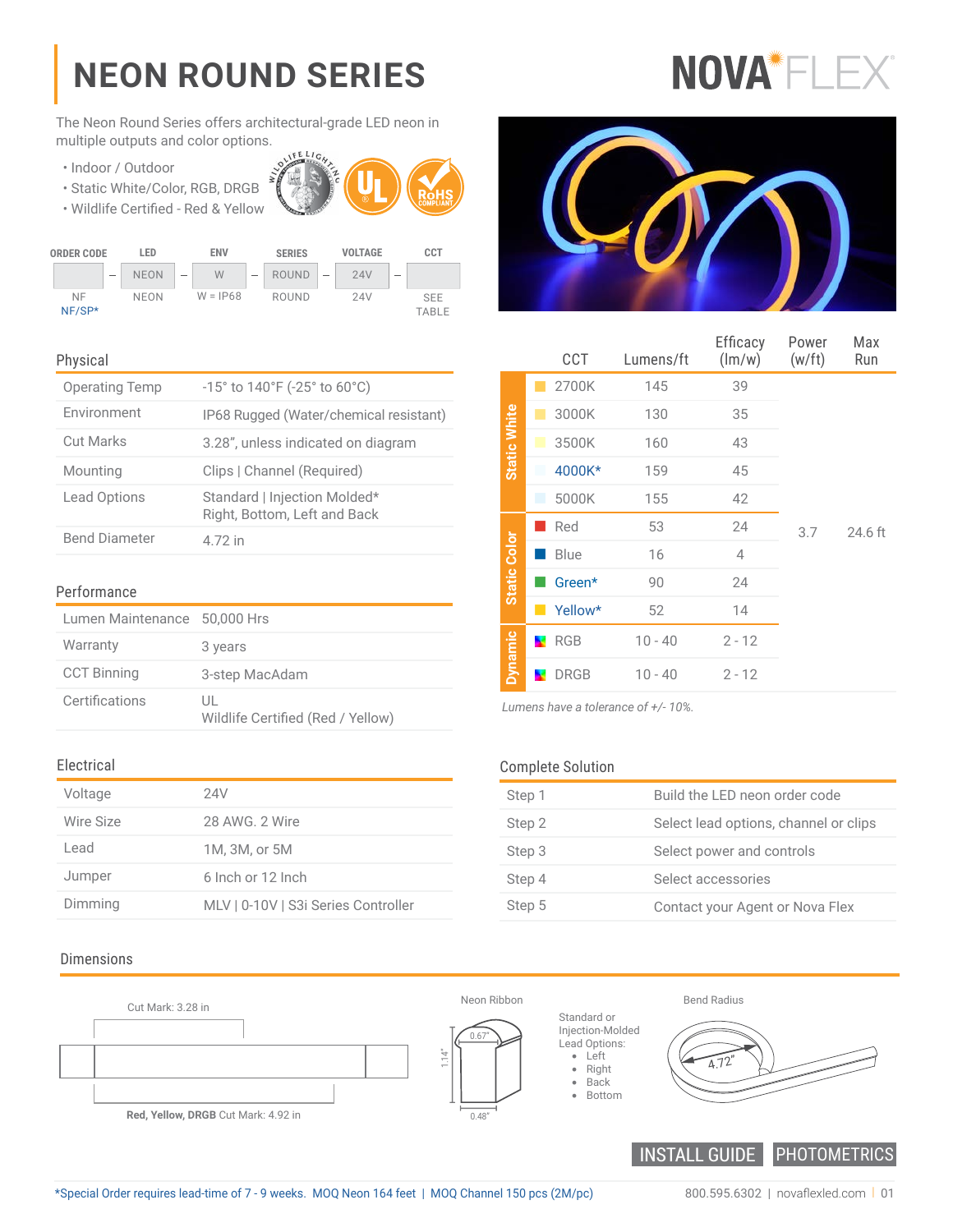## **NEON ROUND**  LEADS/CHANNEL OPTIONS

#### Lead Options



#### Channel or Clip Options

Self-Locking Channel or Clips to create the perfect design.

| Channel  | NF-CH-NEON-ROUND-SL-2M   |
|----------|--------------------------|
| Clip     | NF-CH-NEON-ROUND-SL-CLIP |
| Material | Anodized Aluminum        |
| Length   | Custom Length up to 2M   |
| Color    | Silver                   |

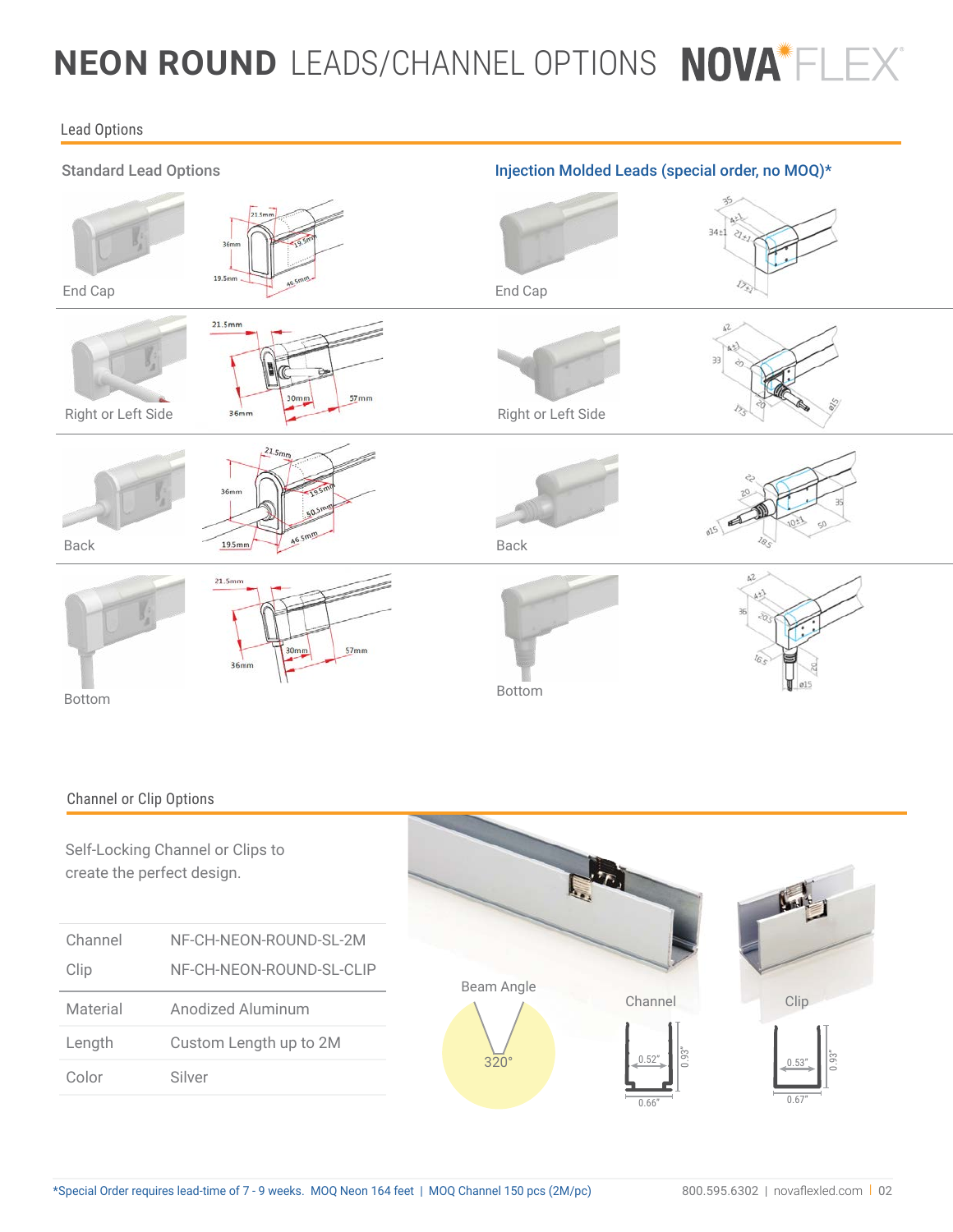### **NEON ROUND**  DRIVER OPTIONS



|                          | <b>Product Image</b> | <b>Product Code</b>                                                                           | <b>Wattage</b> | <b>Current/Voltage</b>                                  | <b>Safety</b>                              | <b>Downloads</b>  |
|--------------------------|----------------------|-----------------------------------------------------------------------------------------------|----------------|---------------------------------------------------------|--------------------------------------------|-------------------|
| Universal Dim / Non-Dim  |                      | NF-PS-UNV-60W-24V<br>Dim 0-10V, MLV, ELV TRIAC<br>View spec sheet for all options             | 60W            | Output Current: 2.5A<br>Input Voltage: 100-277 VAC      | UL8750<br>Class 2<br>Type HL<br><b>FCC</b> | <b>SPEC SHEET</b> |
|                          |                      | NF-PS-UNV-96W-24V<br>Dim 0-10V, MLV, ELV TRIAC<br>View spec sheet for all options             | 96W            | Output Current: 4A<br>Input Voltage: 100-277 VAC        | UL8750<br>Class 2<br>Type HL<br><b>FCC</b> | <b>SPEC SHEET</b> |
|                          |                      | NF-PS-UNV-288W-24V<br>Dim 0-10V, MLV, ELV TRIAC<br>View spec sheet for all options            | 288W           | Output Current: 3x4A<br>Input Voltage: 100-277 VAC      | UL8750<br>Class 2<br>Type HL<br><b>FCC</b> | <b>SPEC SHEET</b> |
|                          |                      | NF-PS-UNV-384W-24V<br>Dim 0-10V, MLV, ELV TRIAC<br>View spec sheet for all options            | 384W           | Output Current: 4x4A<br>Input Voltage: 100-277 VAC      | UL8750<br>Class 2<br>Type HL<br><b>FCC</b> | <b>SPEC SHEET</b> |
|                          |                      | NF-PS-MAXX-30W-24V-0/10V                                                                      | 30W            | Output Current: 1.25A<br>Input Voltage: 100-277 VAC     | UL8750<br>Class 2<br>Type HL<br><b>FCC</b> | <b>SPEC SHEET</b> |
| - 10V Dim Only           |                      | NF-PS-MAXX-288W-24V-0/10V                                                                     | 288W           | Output Current: 20A<br>Input Voltage: 100-277 VAC       | <b>UL 7850</b><br><b>UL1310</b>            | <b>SPEC SHEET</b> |
| $\overline{\phantom{0}}$ |                      | NF-PS-96W-24V-0/10V                                                                           | 96W            | Output Current: 0.96A Max<br>Input Voltage: 120-277 VAC | UL8750<br>Class 2                          | <b>SPEC SHEET</b> |
|                          |                      | NF-PS-L3DA-40W-24V-KL<br>Lutron Hi-Lume 1%<br>EcoSystem/3-Wire 24V                            | 40W            | Output Current: 3.3A<br>Input Voltage: 120-277 VAC      | UL8750<br>Class 2<br>Type TL               | <b>SPEC SHEET</b> |
| Lutron                   |                      | NF-PS-L3D0-96W-24V<br>Lutron Hi-Lume Premier<br>0.1% EcoSystem/3-Wire<br>24V Constant Voltage | 96W            | Output Current: 4.0A<br>Input Voltage: 120-277VAC       | UL8750<br>CSA250.13-14<br>Class 2          | SPEC SHEET        |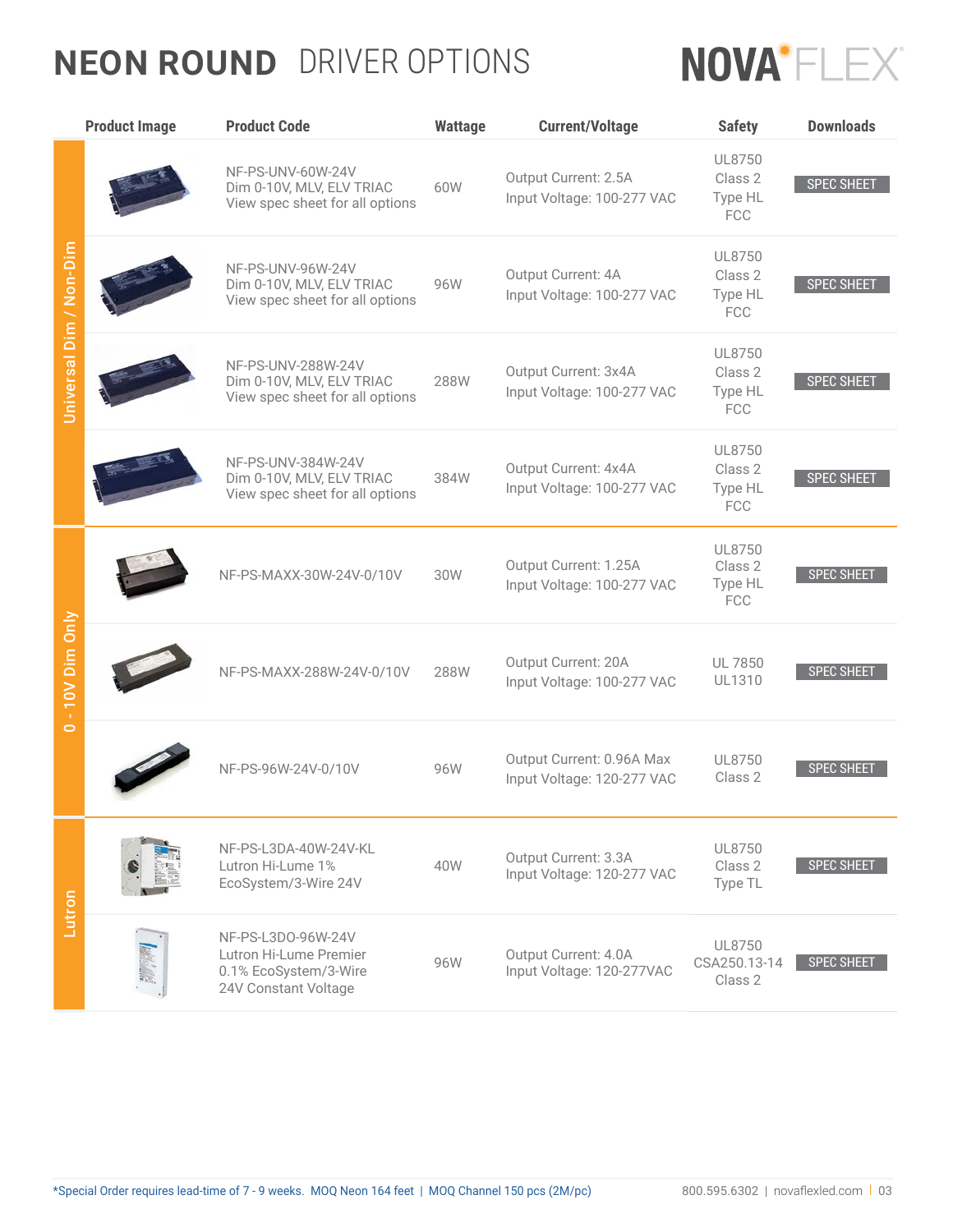## **NEON ROUND**  STATIC COLOR CONTROLS

|                                      | <b>Product Image</b> | <b>Product Code</b>                                                                | <b>Details</b>                                                                                                               | <b>Downloads</b>  |
|--------------------------------------|----------------------|------------------------------------------------------------------------------------|------------------------------------------------------------------------------------------------------------------------------|-------------------|
|                                      |                      | S3i Glass Touch-Panel<br>NF-S3i-TP-D                                               | Required to Pair: S3i-WR-1009<br>Zones: 4<br>Power Consumption: 200ma<br>Dimming Function: 0 - 100%                          | <b>SPEC SHEET</b> |
| Series                               |                      | S3i Hand-Held Remote<br>NF-S3i-WC-D                                                | Required to Pair: S3i-WR-1009<br>Zones: 6<br>Dimming Function: 0 - 100%<br><b>Battery Operated: 3 AAA</b>                    | <b>SPEC SHEET</b> |
| $\overline{\overline{\overline{3}}}$ |                      | S3i Push Button Wall Mount<br>NF-S3i-PB-D                                          | Required to Pair: S3i-WR-1009<br>Zones: 1<br>Dimming Function: 0 - 100%<br>Battery Operated: 3V (CR2025)                     | <b>SPEC SHEET</b> |
|                                      |                      | S3i Wireless Receiver<br>All controls above require this product<br>NF-S3i-WR-1009 | Output Power: 240 - 720w<br>Output Current: 4 CH. 5A/CH<br>Input: 12 - 36V DC<br>Dimming: 0 - 100%<br>Can pair with NF-A-UNV | <b>SPEC SHEET</b> |
| <b>Amplifier</b>                     |                      | <b>Universal Amplifier</b><br>NF-A-UNV                                             | Input Voltage: 12 - 36V DC<br>Input Signal: PWM<br>Max Load Current: 20A (5A/4CH)<br>Max Output Power: 240 - 720W            | <b>SPEC SHEET</b> |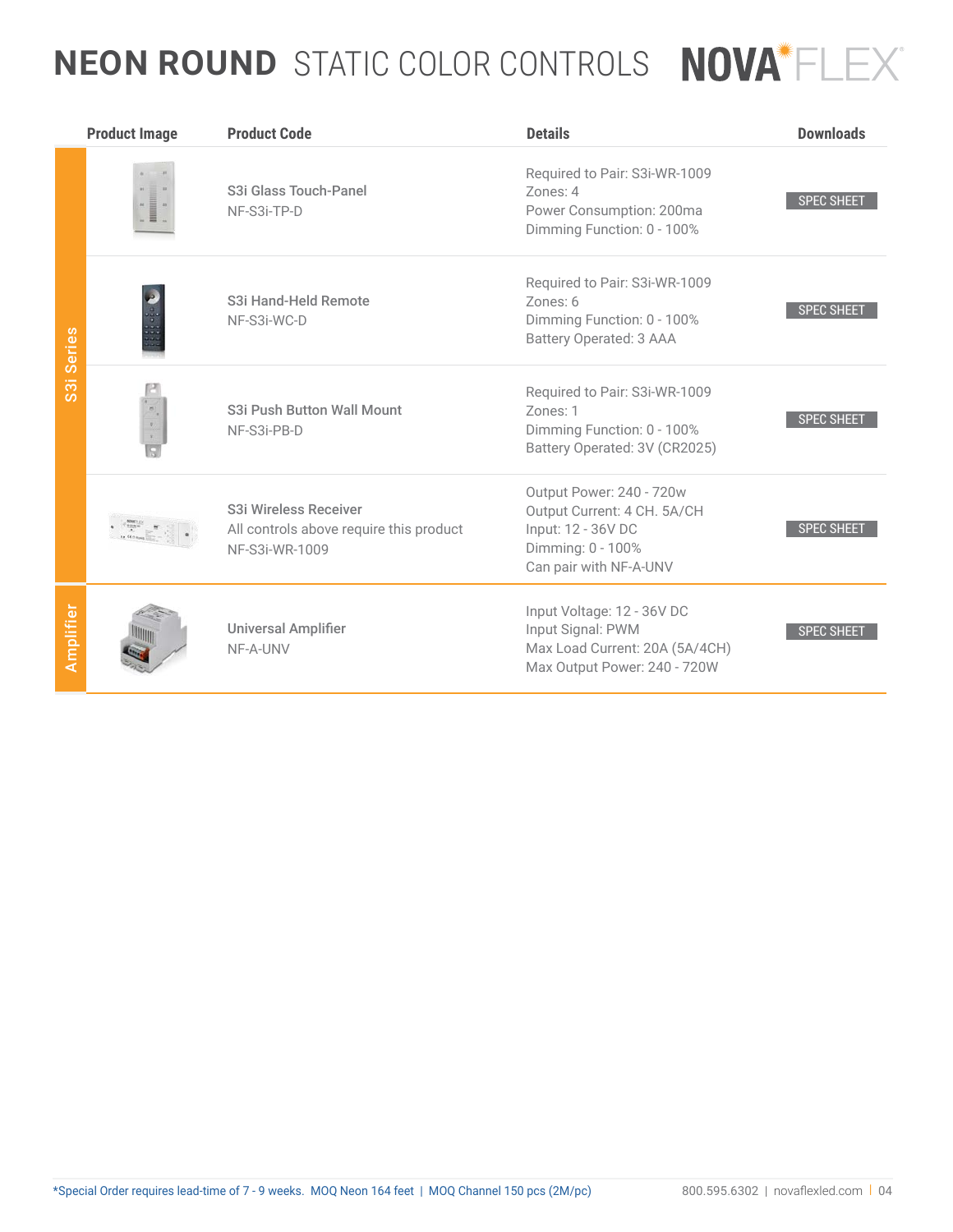### **NEON ROUND**  RGB/DRGB CONTROLS



|                     | <b>Product Image</b> | <b>Product Code</b>                                                                | <b>Details</b>                                                                                                               | <b>Downloads</b>  |
|---------------------|----------------------|------------------------------------------------------------------------------------|------------------------------------------------------------------------------------------------------------------------------|-------------------|
|                     |                      | S3i Glass Touch-Panel<br>NF-S3i-TP-RGBW                                            | Required to Pair: S3i-WR-1009<br>Zones: 3<br>Power Consumption: 200ma<br>Dimming Function: 0 - 100%                          | <b>SPEC SHEET</b> |
|                     |                      | S3i Glass Touch-Panel<br>NF-S3i-TP-RGB                                             | Required to Pair: S3i-WR-1009<br>Zones: 4<br>Power Consumption: 200ma<br>Dimming Function: 0 - 100%                          | <b>SPEC SHEET</b> |
| <b>RGB Controls</b> |                      | S3i Hand-Held Remote<br>NF-S3i-WC-RGB/W                                            | Required to Pair: S3i-WR-1009<br>Zones: 6<br>Dimming Function: 0 - 100%<br>Battery Operated: 3 AAA                           | <b>SPEC SHEET</b> |
|                     |                      | S3i Push Button Wall Mount<br>NF-S3i-PB-RGB/W                                      | Required to Pair: S3i-WR-1009<br>Zones: 1<br>Dimming Function: 0 - 100%<br>Battery Operated: 3V (CR2025)                     | <b>SPEC SHEET</b> |
|                     |                      | S3i Wireless Receiver<br>All controls above require this product<br>NF-S3i-WR-1009 | Output Power: 240 - 720w<br>Output Current: 4 CH. 5A/CH<br>Input: 12 - 36V DC<br>Dimming: 0 - 100%<br>Can pair with NF-A-UNV | <b>SPEC SHEET</b> |
| Amplifier           |                      | <b>Universal Amplifier</b><br>NF-A-UNV                                             | Input Voltage: 12 - 36V DC<br>Input Signal: PWM<br>Max Load Current: 20A (5A/4CH)<br>Max Output Power: 240 - 720W            | <b>SPEC SHEET</b> |
| Digital             |                      | <b>LED DMX Pixel Decoder</b><br>NF-DMX-PIXELDECODER                                | Input Voltage: 12 - 36V DC<br>Input Signal: PWM<br>Max Load Current: 20A (5A/4CH)<br>Max Output Power: 240 - 720W            | <b>SPEC SHEET</b> |